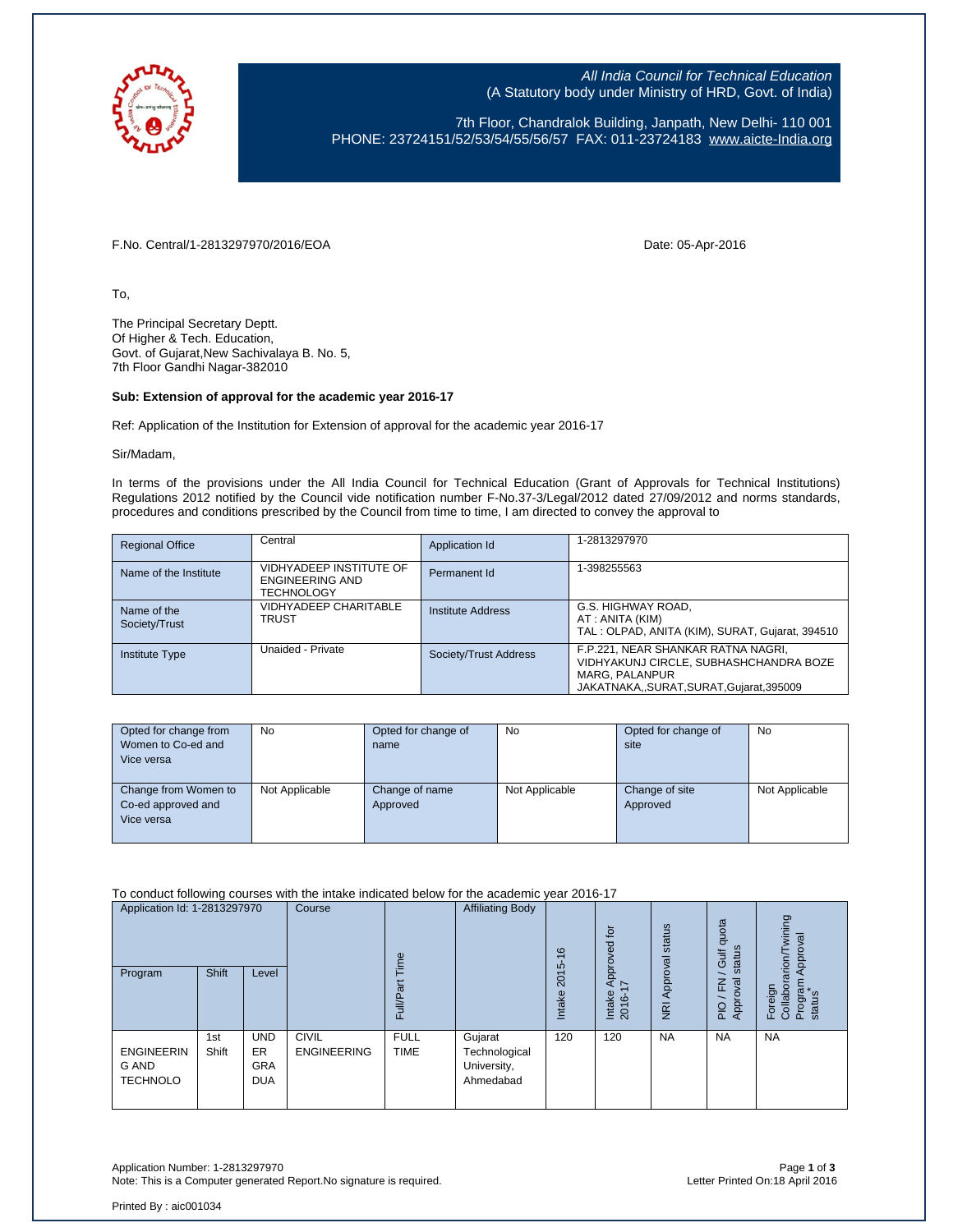

## All India Council for Technical Education (A Statutory body under Ministry of HRD, Govt. of India)

7th Floor, Chandralok Building, Janpath, New Delhi- 110 001 PHONE: 23724151/52/53/54/55/56/57 FAX: 011-23724183 [www.aicte-India.org](http://www.aicte-india.org/)

| GY                                                         |                          | <b>TE</b>                                                        |                                                          |                            |                                                      |     |     |           |           |           |
|------------------------------------------------------------|--------------------------|------------------------------------------------------------------|----------------------------------------------------------|----------------------------|------------------------------------------------------|-----|-----|-----------|-----------|-----------|
| <b>ENGINEERIN</b><br><b>G AND</b><br><b>TECHNOLO</b><br>GY | 1st<br>Shift             | <b>UND</b><br>ER<br>GRA<br><b>DUA</b><br><b>TE</b>               | <b>COMPUTER</b><br><b>ENGINEERING</b>                    | <b>FULL</b><br><b>TIME</b> | Gujarat<br>Technological<br>University,<br>Ahmedabad | 60  | 60  | <b>NA</b> | <b>NA</b> | <b>NA</b> |
| <b>ENGINEERIN</b><br><b>G AND</b><br><b>TECHNOLO</b><br>GY | 1st<br>Shift             | <b>UND</b><br><b>ER</b><br><b>GRA</b><br><b>DUA</b><br><b>TE</b> | <b>ELECTRICAL</b><br><b>ENGINEERING</b>                  | <b>FULL</b><br><b>TIME</b> | Gujarat<br>Technological<br>University,<br>Ahmedabad | 120 | 120 | <b>NA</b> | <b>NA</b> | <b>NA</b> |
| <b>ENGINEERIN</b><br><b>G AND</b><br><b>TECHNOLO</b><br>GY | 1st<br>Shift             | <b>UND</b><br><b>ER</b><br><b>GRA</b><br><b>DUA</b><br><b>TE</b> | <b>ELECTRONICS</b><br>&<br><b>COMMUNICATI</b><br>ON ENGG | <b>FULL</b><br><b>TIME</b> | Gujarat<br>Technological<br>University,<br>Ahmedabad | 60  | 60  | <b>NA</b> | <b>NA</b> | <b>NA</b> |
| <b>ENGINEERIN</b><br><b>G AND</b><br><b>TECHNOLO</b><br>GY | 1st<br>Shift             | <b>UND</b><br>ER<br>GRA<br><b>DUA</b><br><b>TE</b>               | <b>MECHANICAL</b><br><b>ENGINEERING</b>                  | <b>FULL</b><br><b>TIME</b> | Gujarat<br>Technological<br>University,<br>Ahmedabad | 180 | 180 | <b>NA</b> | <b>NA</b> | <b>NA</b> |
| <b>ENGINEERIN</b><br><b>G AND</b><br><b>TECHNOLO</b><br>GY | 2nd<br>Shift             | <b>DIPL</b><br><b>OMA</b>                                        | <b>CIVIL</b><br><b>ENGINEERING</b>                       | <b>FULL</b><br><b>TIME</b> | Gujarat<br>Technological<br>University               | 60  | 60  | <b>NA</b> | <b>NA</b> | <b>NA</b> |
| <b>ENGINEERIN</b><br><b>G AND</b><br><b>TECHNOLO</b><br>GY | 2nd<br>Shift             | <b>DIPL</b><br><b>OMA</b>                                        | <b>ELECTRICAL</b><br><b>ENGINEERING</b>                  | <b>FULL</b><br><b>TIME</b> | Gujarat<br>Technological<br>University,<br>Ahmedabad | 60  | 60  | <b>NA</b> | <b>NA</b> | <b>NA</b> |
| <b>ENGINEERIN</b><br>G AND<br><b>TECHNOLO</b><br>GY        | 2 <sub>nd</sub><br>Shift | <b>DIPL</b><br><b>OMA</b>                                        | <b>MECHANICAL</b><br><b>ENGINEERING</b>                  | <b>FULL</b><br><b>TIME</b> | Gujarat<br>Technological<br>University,<br>Ahmedabad | 60  | 60  | <b>NA</b> | <b>NA</b> | <b>NA</b> |

The above mentioned approval is subject to the condition that VIDHYADEEP INSTITUTE OF ENGINEERING AND TECHNOLOGY shall follow and adhere to the Regulations, guidelines and directions issued by AICTE from time to time and the undertaking / affidavit given by the institution along with the application submitted by the institution on portal.

In case of any differences in content in this Computer generated Extension of Approval Letter, the content/information as approved by the Executive Council / General Council as available on the record of AICTE shall be final and binding.

Strict compliance of Anti-Ragging Regulation:- Approval is subject to strict compliance of provisions made in AICTE Regulation notified vide F. No. 37-3/Legal/AICTE/2009 dated July 1, 2009 for Prevention and Prohibition of Ragging in Technical Institutions. In case Institution fails to take adequate steps to Prevent Ragging or fails to act in accordance with AICTE Regulation or fails to punish